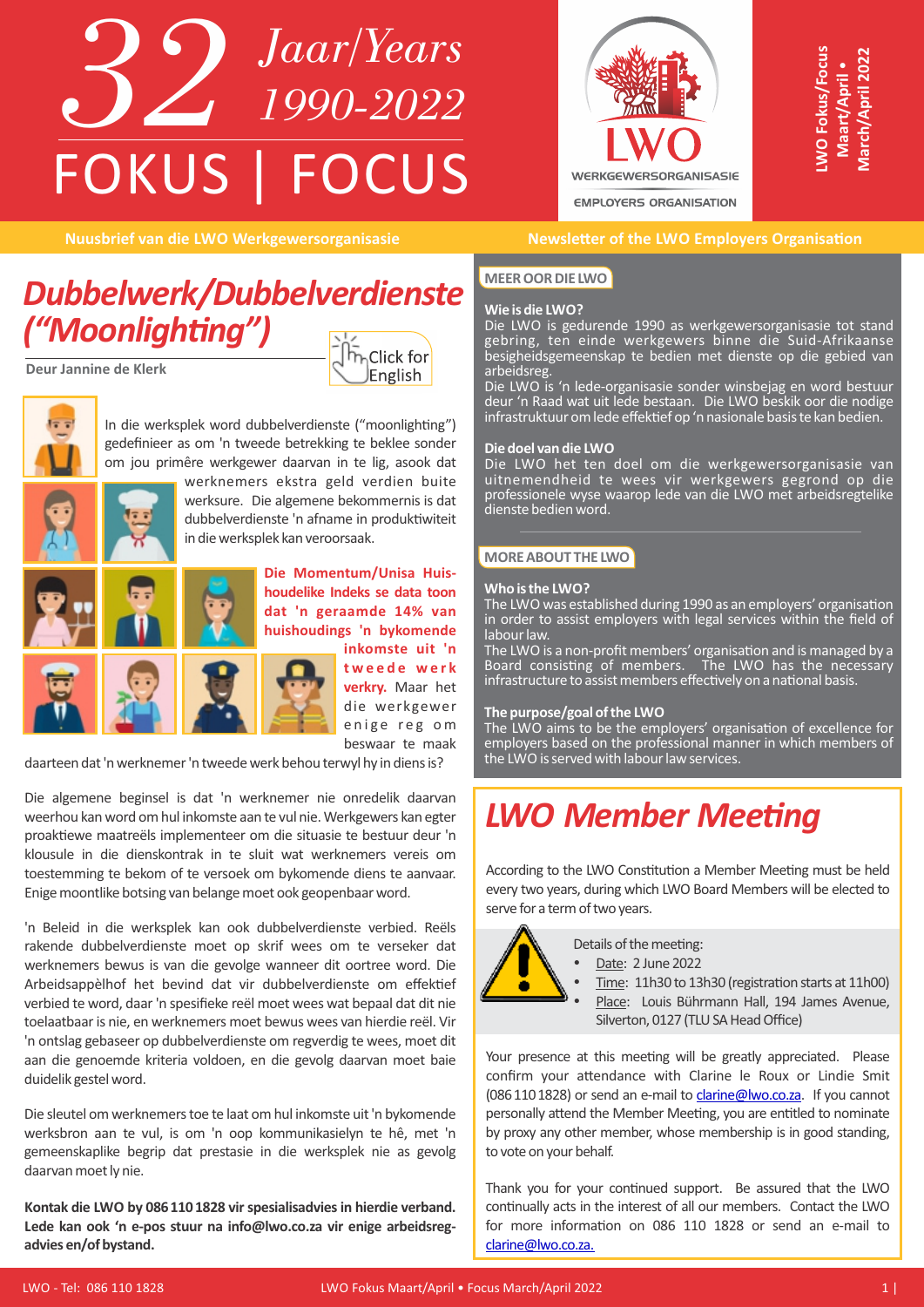### *"Commission only" employees*

**By Alwyn Annandale**



### *Dirk Schoeman: LWO HUB*

Commission earning employees are no different from any other employee except for the fact that their remuneration is commission based. Employ-

ment conditions are regulated in terms of the Basic Conditions of Employment Act and any applicable Bargaining Council Agreement or Sectoral Determination, depending on the industry.

All labour legislation still applies, including the National Minimum Wage Act, which clearly states that *every* employee must be paid at least the minimum wage as published by the minister of Employment and Labour each year. Employees can always earn more, but an employer must ensure that they earn at least the prescribed minimum.

The purpose of a commission-based remuneration structure is to motivate and reward employees when they perform well. It makes sense, especially in sales and marketing

positions, where you earn more if you sell more.

### **Performance?**

If a commission only employee does not perform satisfactorily and does not meet the employer's fixed standard, the employer has

the right to act in terms of the poor work performance, incapacity, or disciplinary procedure (misconduct) depending on the merits of each case after due investigation.

**It is very important that the employer**   $i$ **mplement** a job description: a written document that sets out the tasks and duties **the employer expects the employee to do.** This document forms part of the employment contract and is an attachment to the employment contract. The use of a job description has many benefits for the employer:

- This confirms the tasks/ duties that the employer employs the employee to perform.
- It links a fixed standard to the above tasks/duties regarding quantity and quality.
- It forms the basis of regular performance appraisals when looking at increases and/or performance bonuses.
- The job description is a critically important document when addressing poor work performance.

### **UIA and COIDA**

Employers must take note that legislation such as the Unemployment Insurance Act (UIA) and the Compensation for Occupational Injuries and Diseases Act (COIDA) also apply to commission earning employees. They should also be protected in cases of unforeseen unemployment, or when they are injured at work.

UIA applies to all employers and employees (excluding employees working less than 24 hours a month for an employer). An employer does not have any discretion whether or not to register for unemployment insurance and to pay over the monthly contributions (1% deducted from the employee's salary for the employee's

> contribution and 1% of the employee's salary for the employer's contribu tion).

**COIDA** applies to all employers and casual and full-time employees who, as a result of a workplace accident or work-related disease are injured, disabled, killed

or become ill. An employer carrying on business in South Africa, must register with the Compensation Commissioner, and pay the annual assessment fee.

**Contact the LWO at 086 110 1828 (or send an email to info@lwo.co.za) with any labour law enquiry - we assist our members 24/7!**

Suid-Afrika se arbeidsomgewing is hoogs gereguleerd en moet werkgewers daarop let om arbeidsverhoudinge in lyn met arbeidswetgewing te bestuur. Die LWO speel 'n belangrike rol in elke besigheid deur hierdie besigheidsrisiko aan te spreek. Hierdeur ondersteun ons lede in die skep van welvaart in 'n uiters uitdagende omgewing.

**Die LWO is daarop ingestel om ons lede deurlopend professioneel by te staan en is ons trots om aan te kondig dat Dirk Schoeman aangestel is as Hoof Uitvoerende Beampte met intrede 01Maart2022.**



Dirk se akademiese grondslag (MBA, MSc) gaan gepaard met toepaslike werkservaring in 'n korporatiewe besigheidsomgewing en is hy 'n aanwins vir die LWO waar sy kundigheid tot voordeel van ons lede strek.

Dirk het reeds ingeskakel by die LWO se aktiwiteite en nooi ons lede uit om direk met hom te skakel volgens behoefte – hiermee sy kontakbesonderhede

076 091 4647 | hub@lwo.co.za



**DID YOU KNOW... the LWO can assist** *any employer* **in** *any business industry* **with** *any number of employees* **to comply with labour law.**  Including employers with a *domestic worker* in a private household!

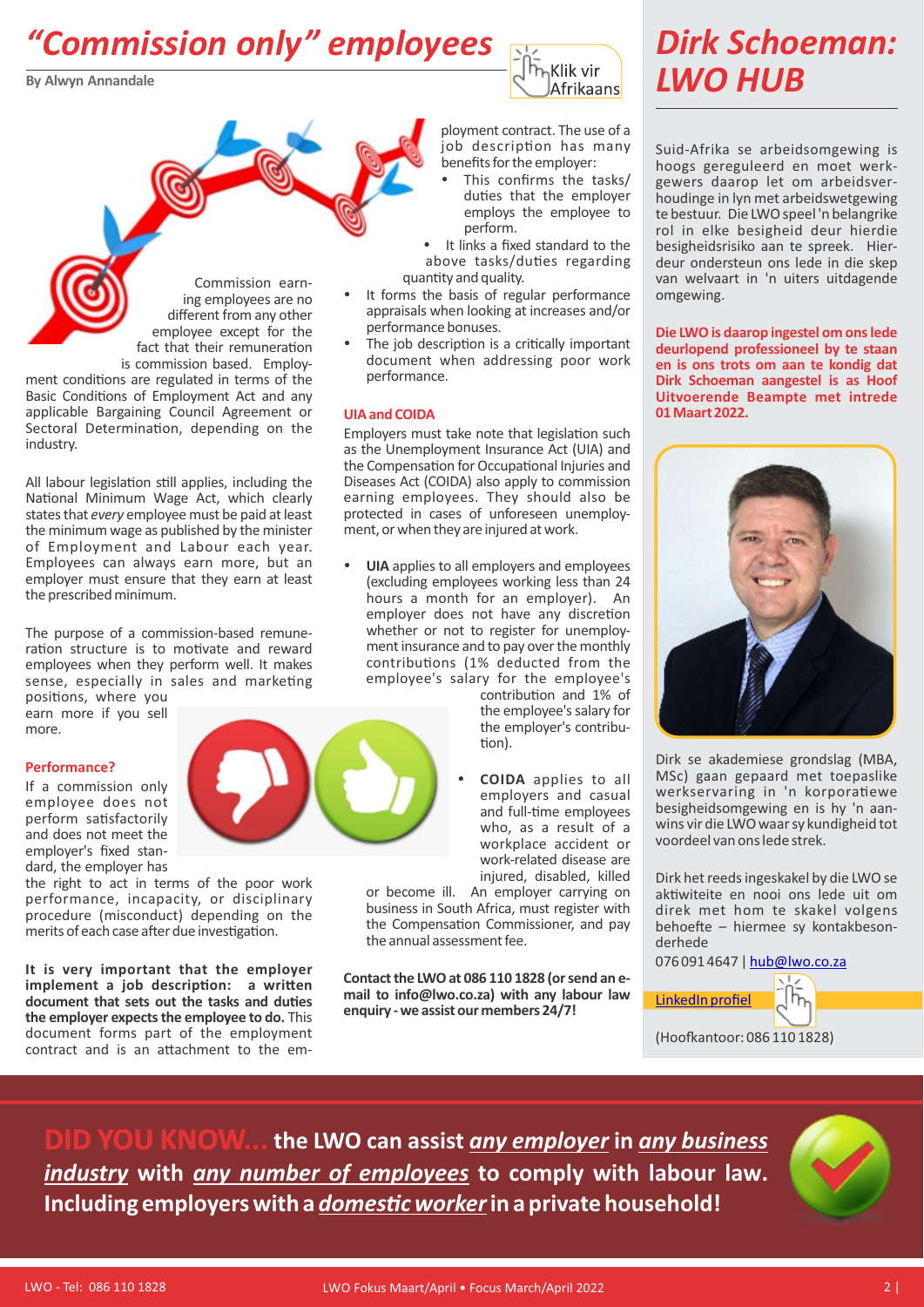### **Probation period dos and don'ts**

**By Emmirenchia Loots**

Employees are a valuable asset within the workplace. It is therefore critical to find the right person, not only with the right qualifications and experience, but who will also be compatible with the working environment and culture. The purpose of a probation period is for the employer to assess if the employee's performance meets the employer's required standard. The length of the probation period will depend on the nature of the job, as the more complex the nature of the job is, the longer the period of probation will be. Include the probation period in the employment contract as the contract defines the terms and conditions agreed upon between the parties.

### **The dos of a probation period**

An employer has the following legal obligations when placing an employee on probation:

make it clear that the employee is on

probation:

clarify the length of the probation period:

h<sub>n</sub>Klik vir Afrikaans

- set reasonable performance standards;<br>• specify and explain to the employee the
- specify and explain to the employee the performance standards required;
- evaluate and monitor the employee's performance regularly against the set performance standards;
- inform the employee of performance shortcomings;
- give the employee the opportunity to present more information and explain the situation from his/her point of view;
- assist, guide, counsel and train the employee where necessary;
- follow the correct disciplinary procedure or poor work performance procedure, depending on the circumstances.

#### **The don'ts of a probation period**

Poor work performance is an ever increasing challenge in the workplace and refers to an



**Contact the LWO when appoinng or dismissing employees to ensure your rights as employer, are protected: 086 110 1828.**

### *Moet nie van die volgende vergeet nie...!*

**Deur Anneline Scriven**

Arbeidswetgewing stel streng vereistes waaraan werkgewers moet voldoen. Om aan hierdie vereistes te voldoen is nie onderhandelbaar nie en hou 'n besigheidsrisiko in vir die werkgewer. 'n Deeglike arbeidsoudit

orden die werksomgewing in lyn met toepaslike arbeidswetgewing, maar om hierdie stand van sake te handhaaf is dit nodig dat die werkgewer sekere aspekte op 'n gereelde basis hersien.

### **Hersien maandeliks: Kommunikasie en gereelde konsultasie**

Effektiewe kommunikasie is krities tot enige besigheid se sukses. Dit dra by tot die skep van 'n omgewing met duidelike reëls en verwagtinge en word misverstande, ongelukkigheid en wry-

wing in die werksplek proaktief aangespreek. 'n Positiewe werksomgewing is een van die faktore wat produktiwiteit kweek, wat direk impakteer op die besigheid se winsgewendheid en volhoubaarheid. Dit is belangrik dat daar 'n platform is waarop beide die werkgewer en werknemers kan deelneem aan gesprekke, insette lewer, terugvoer verskaf, ongelukkigheid opper, ensovoorts. Kommunikasie op 'n gereelde basis is belangrik om harmonie in die werksplek te bevorder

#### **Teenwoordigheidsregister**

Arbeidswetgewing vereis dat die werkgewer 'n teenwoordigheidsregister op 'n daaglikse basis byhou ten opsigte van elke werknemer. Tydens 'n inspeksie van die Departement van

Indiensneming en Arbeid, word hierdie register deur die inspekteur nagegaan. Maak seker dit word deeglik bygehou ten opsigte van alle ure gewerk.



### **Hersien jaarliks:**

Arbeidsregdokumentasie moet op 'n gereelde basis hersien word om te verseker dat dit aan toepaslike arbeidswetgewing voldoen, asook steeds relevant is in terme van die besigheid se operasionele vereistes. Hierdie dokumentasie verwys spesifiek na:

#### **Dienskontrakte**

Die dienskontrak is die basis van die verhouding tussen die werkgewer en die werknemer en bevestig skriftelik die diensvoorwaardes waarop ooreengekom is. Dit is uiters belangrik dat die werkgewer die regte tipe dienskontrak (permanent of vaste termyn) implementeer en seker maak dat die inhoud daarvan voldoen aan toepaslike arbeidswetgewing.

Gaan die dienskontrakte na om vas te stel of

daar enige veranderinge aangebring moet word. Neem kennis dat eensydige wysigings onbillike arbeidspraktyk is en groot risiko inhou vir die werkgewer. Kry die werknemer se skriftelike toestemming om eensydige

Click for English

verandering aan terme en voorwaardes van diens te vermy.

#### **Dissiplinêre kode, beleide en prosedures**

Elke werksplek is uniek en ontstaan daar dikwels 'n behoefte aan spesifieke reëls om orde en struktuur te verleen in die werksplek. Hersien hierdie reëls, insluitende beleide en prosedures, van tyd tot tyd om seker te maak dit is steeds relevant. Dit is belangrik dat die werksplek se dissiplinêre kode op datum is in terme van oortredings en sanksies. Progressiewe dissipline moet ook deurlopend toegepas word. Indien enige veranderinge gemaak word, is dit noodsaaklik om die werknemer daarvan in kennis te stel.

Werkgewers moet hul vinger op die pols hou. Arbeidswetgewing is 'n spesialisveld en kundige advies is noodsaaklik om risiko te beperk. Arbeidsverhoudinge is 'n emosionele omgewing en kan 'n onpartydige derdeparty groot waarde toevoeg, veral met die toepas van dissipline of met prosesse soos swak werksprestasie, herstrukturering, personeelvermindering, vakbondonderhandelinge ensovoorts.

**LWO lidmaatskap bied aan werkgewers 24/7 kundige advies – kontak ons by 086 110 1828 of stuur 'n e-pos na info@lwo.co.za.**